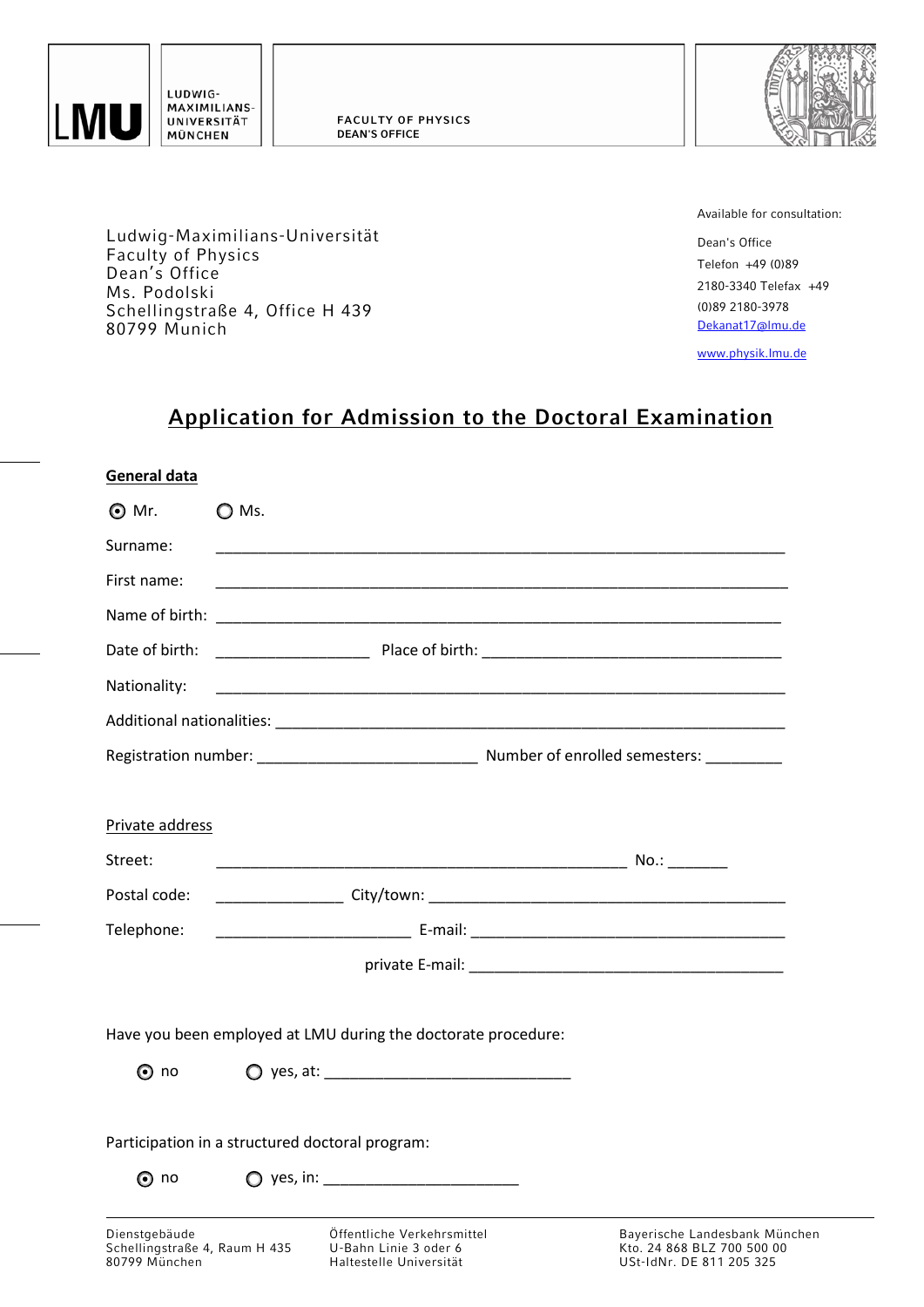#### **Dissertation project**

| I hereby apply for admission to the doctoral examination in the field of Please select |  |
|----------------------------------------------------------------------------------------|--|
| My doctoral thesis entitled                                                            |  |

has been prepared under the supervision of Prof. Dr./PD Dr. \_\_\_\_\_\_\_\_\_\_\_\_\_\_\_\_\_\_\_\_\_\_\_\_\_\_\_\_\_ .

**I hereby certify that all of the above mentioned data are correct and complete.**

**I am aware that according to the University Statistics Act (Hochschulstatistikgesetz) I am obliged to deliver the requested data as per Article [42 BayHSchG an](http://www.gesetze-bayern.de/Content/Document/BayHSchG-42)d [Article 64 BayHSch](http://www.gesetze-bayern.de/Content/Document/BayHSchG-64)G (Bayerisches Hochschulgesetz = Bavarian Colleges and Universities Law) – last amended on December 19, 2017.**

\_\_\_\_\_\_\_\_\_\_\_\_\_\_\_\_\_\_\_\_\_ \_\_\_\_\_\_\_\_\_\_\_\_\_\_\_\_\_\_\_\_\_\_\_\_\_\_\_\_\_\_\_\_\_\_\_\_\_\_\_\_

Date **Applicant's signature** COLORED Applicant's signature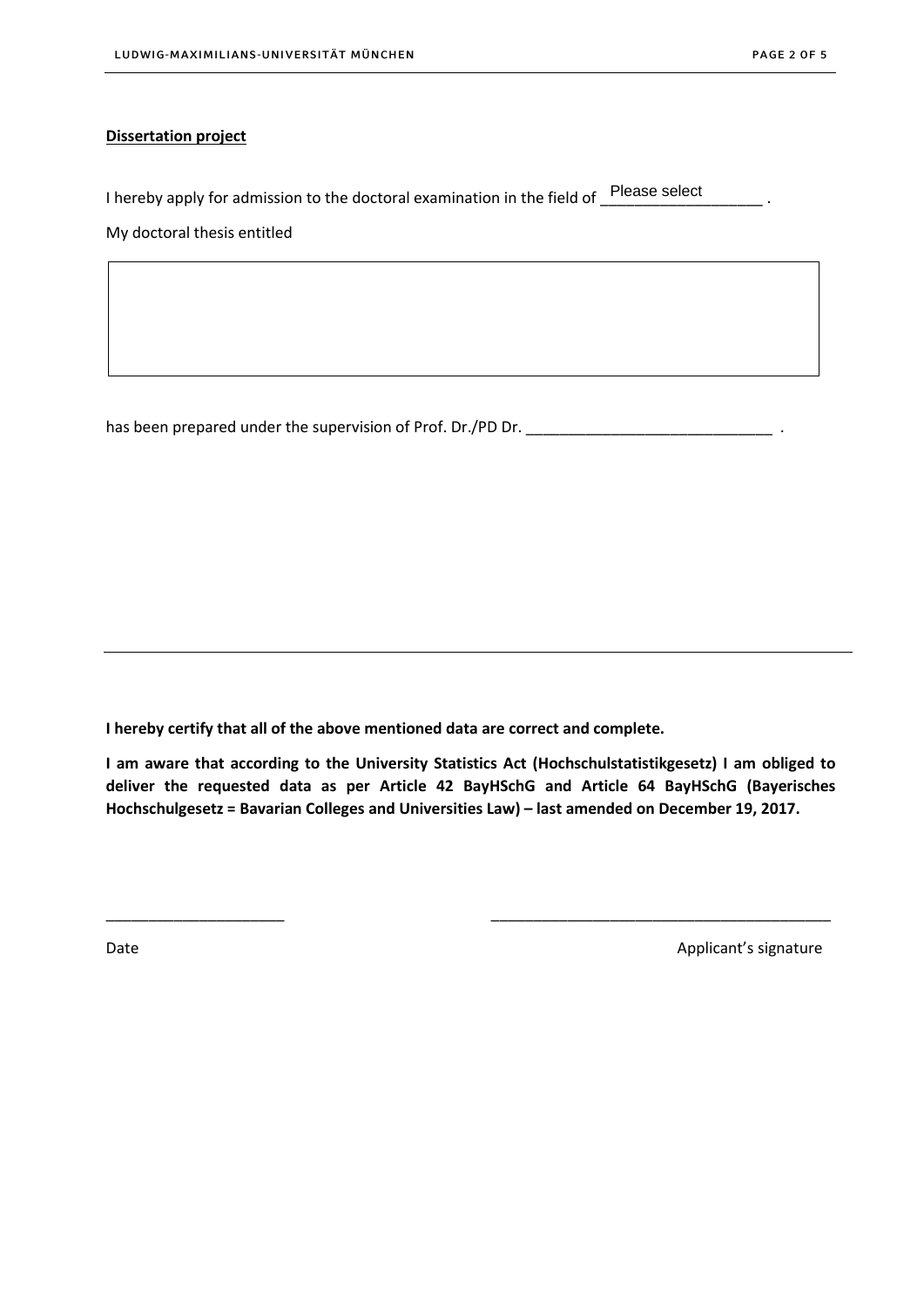#### **Declaration on the supervision of my doctoral thesis**

**pursuant to the Regulation on the Awarding of a Doctoral Degree (Promotionsordnung) Art. 6 Sect. 1 Sentence 2 No. 5**

The doctoral thesis I submitted has been supervised by Prof. Dr./PD Dr.\_\_\_\_\_\_\_\_\_\_\_\_\_\_\_\_\_\_\_\_\_\_\_\_\_\_\_\_\_\_\_\_\_\_\_\_\_\_\_\_\_ of the chair of  $\Box$ Institution/Institution of Higher Education \_\_\_\_\_\_\_\_\_\_\_\_\_\_\_\_\_\_\_\_\_\_\_\_\_\_\_\_\_\_\_\_\_\_\_\_\_\_\_\_\_\_\_ .

has not been supervised. Reasons:

Date **Applicant's signature** Applicant's signature

## **Declaration on the submission of my doctoral thesis**

\_\_\_\_\_\_\_\_\_\_\_\_\_\_\_\_\_\_\_\_\_ \_\_\_\_\_\_\_\_\_\_\_\_\_\_\_\_\_\_\_\_\_\_\_\_\_\_\_\_\_\_\_\_\_\_\_\_\_\_\_\_

#### **to other doctoral examination comittees**

#### **pursuant to the Regulation on the Awarding of a Doctoral Degree (Promotionsordnung) Art. 6 Sect. 1 Sentence 2 No. 8**

I hereby declare that

 $\bigcirc$  my doctoral thesis has been submitted in whole or in substantial parts to another doctoral examination committee.

my doctoral thesis has not been submitted to any other doctoral examination committee.

\_\_\_\_\_\_\_\_\_\_\_\_\_\_\_\_\_\_\_\_\_ \_\_\_\_\_\_\_\_\_\_\_\_\_\_\_\_\_\_\_\_\_\_\_\_\_\_\_\_\_\_\_\_\_\_\_\_\_\_\_\_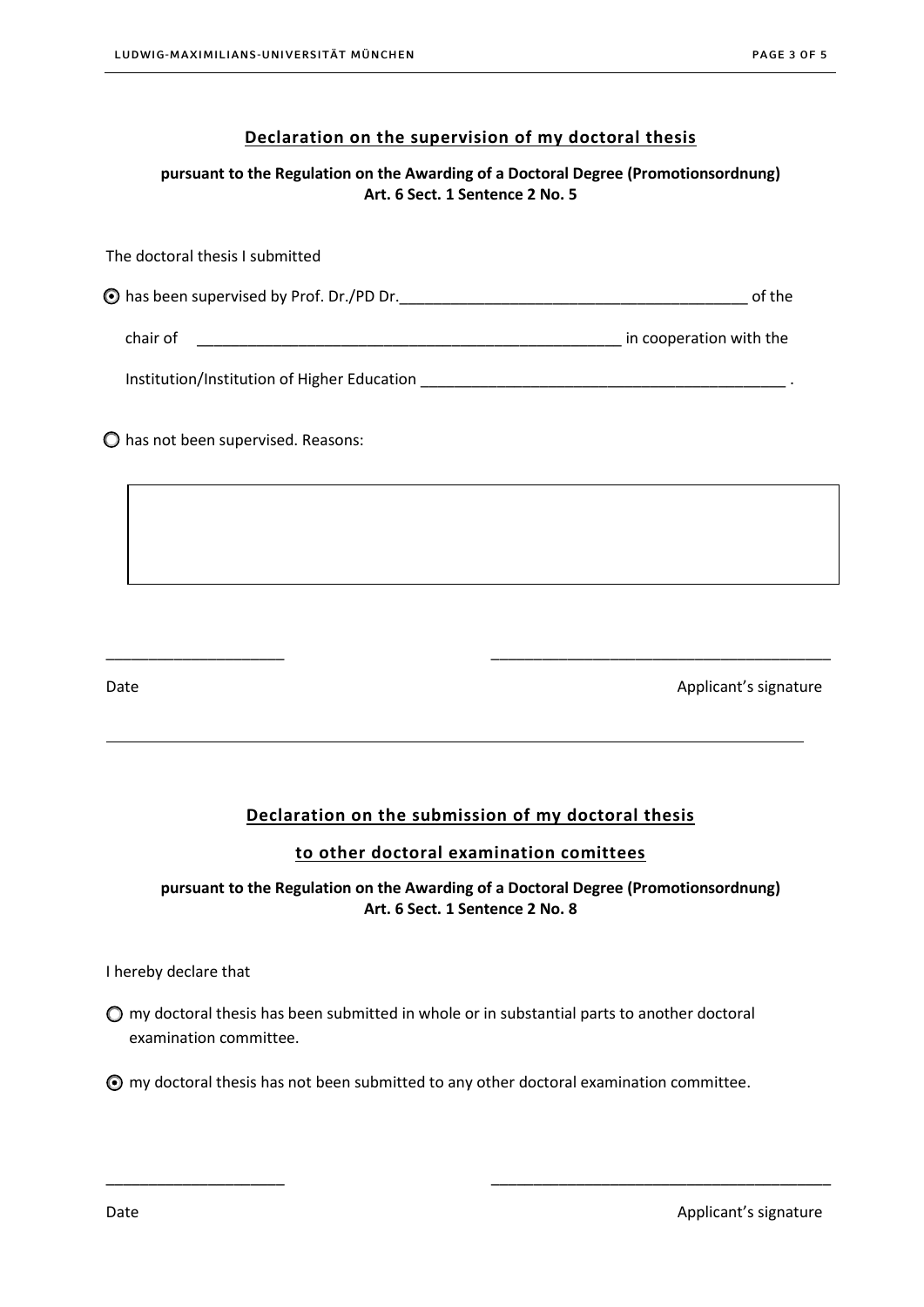### **Sworn declaration**

#### **pursuant to the Regulation on the Awarding of a Doctoral Degree (Promotionsordnung) Art. 6 Sect. 1 Sentence 2 No. 6**

I hereby assure that I prepared my doctoral thesis autonomously and without any disallowed auxiliary means.

I assure as well that I did not make use of any source other than the sources mentioned and that I identified any text or content taken from the sources I used as such.

\_\_\_\_\_\_\_\_\_\_\_\_\_\_\_\_\_\_\_\_\_ \_\_\_\_\_\_\_\_\_\_\_\_\_\_\_\_\_\_\_\_\_\_\_\_\_\_\_\_\_\_\_\_\_\_\_\_\_\_\_\_

Date **Applicant's signature** Applicant's signature

#### **Declaration on previous attempts to obtain a doctoral degree**

**pursuant to the Regulation on the Awarding of a Doctoral Degree (Promotionsordnung) Art. 6 Sect. 1 Sentence 2 No. 7**

I hereby declare that

I did not take any doctoral examination without obtaining a degree.

I passed the doctoral examination in the field of \_\_\_\_\_\_\_\_\_\_\_\_\_\_\_\_\_\_\_\_\_\_\_\_\_\_\_\_\_\_\_\_\_\_ at

the University/Institution of Higher Education

\_\_\_\_\_\_\_\_\_\_\_\_\_\_\_\_\_\_\_\_\_ \_\_\_\_\_\_\_\_\_\_\_\_\_\_\_\_\_\_\_\_\_\_\_\_\_\_\_\_\_\_\_\_\_\_\_\_\_\_\_\_

in the Faculty of \_\_\_\_\_\_\_\_\_\_\_\_\_\_\_\_\_\_\_\_\_ .

 $\bigcirc$  I tried unsuccessfully to submit a doctoral thesis or tried to take the doctoral examination.